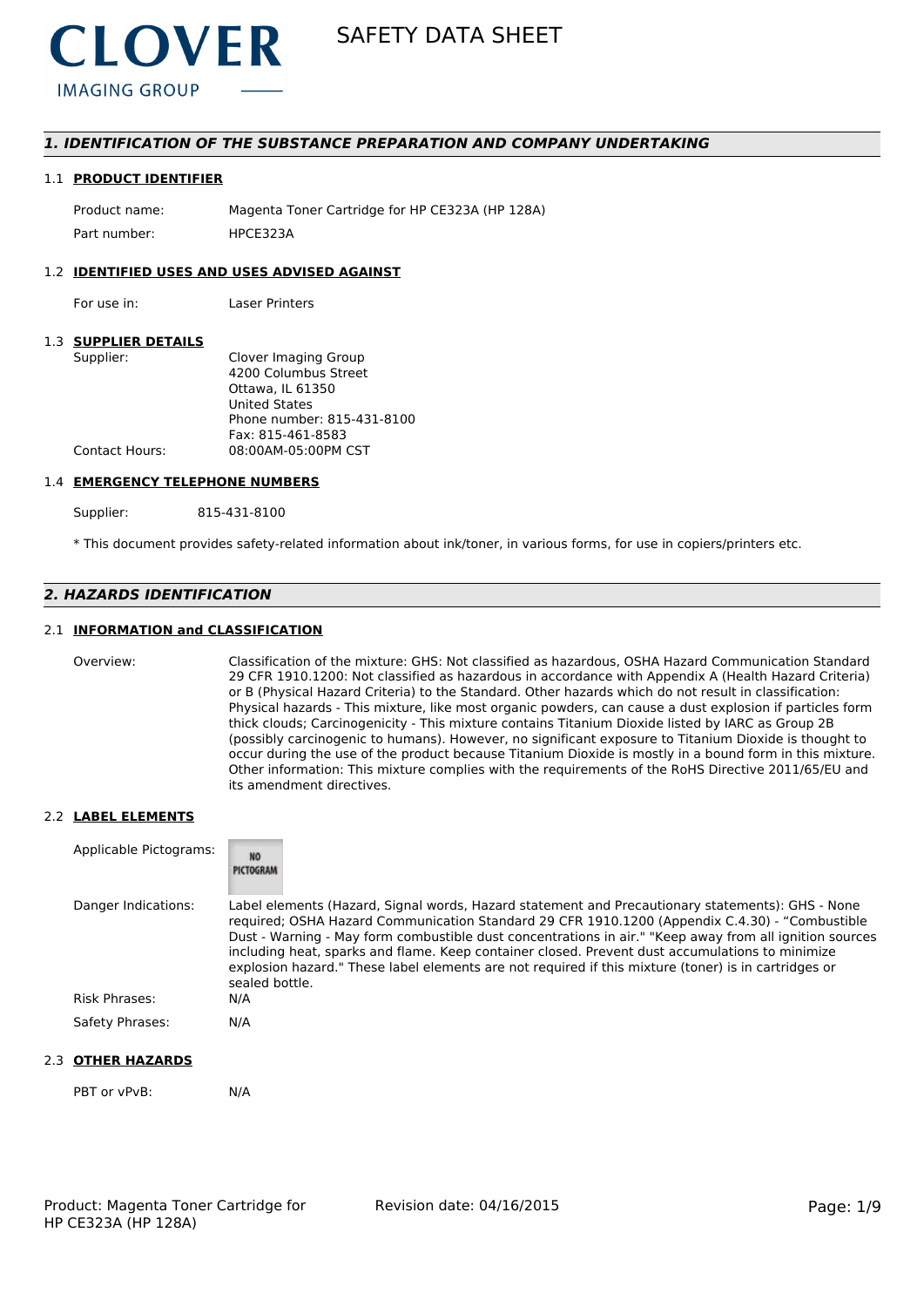

# *3. COMPOSITION / INFORMATION ON INGREDIENTS*

| Ingredients                   | <b>CAS number</b>   | Weight % | <b>OSHA</b><br><b>PEL</b> | <b>ACGIH</b><br><b>TLV</b> | Other                                                                                                                                                                                                                                                                                                                                                                                       |
|-------------------------------|---------------------|----------|---------------------------|----------------------------|---------------------------------------------------------------------------------------------------------------------------------------------------------------------------------------------------------------------------------------------------------------------------------------------------------------------------------------------------------------------------------------------|
| Styrene Acrylate<br>Copolymer | <b>TRADE SECRET</b> | 70-90    |                           |                            | TSCA listed/exempted: Yes                                                                                                                                                                                                                                                                                                                                                                   |
| Wax                           | <b>TRADE SECRET</b> | $5 - 15$ |                           |                            | TSCA listed/exempted: Yes                                                                                                                                                                                                                                                                                                                                                                   |
| Pigment                       | <b>TRADE SECRET</b> | $3-10$   |                           |                            | TSCA listed/exempted: Yes                                                                                                                                                                                                                                                                                                                                                                   |
| Amorphous Silica              | 7631-86-9           | $<$ 5    |                           |                            | TSCA listed/exempted: Yes                                                                                                                                                                                                                                                                                                                                                                   |
| Titanium Dioxide              | 13463-67-7          | <1       |                           |                            | TSCA listed/exempted: Yes. Refer<br>to Section 8 for information on<br>exposure limits and Section 11 for<br>toxicological information. All the<br>substances in this mixture are<br>listed or exempted in the inventory<br>of TSCA (USA), AICS (Australia),<br>DSL (Canada), IECSC (China),<br>EINECS/ELINCS (EU), ENCS (Japan),<br>KECI (Korea), PICCS (Philippines)<br>and ECN (Taiwan). |

The Full Text for all R-Phrases are Displayed in Section 16 **COMPOSITION COMMENTS**

The Data Shown is in accordance with the latest Directives.

This section provides composition information for the specified substance/mixture.

# *4. FIRST-AID MEASURES*

#### 4.1 **FIRST AID MEASURES**

### 4.1.1 **FIRST AID INSTRUCTIONS BY RELEVANT ROUTES OF EXPOSURE**

| Inhalation:   | Provide fresh air immediately. If symptoms occur, seek medical advice.                                                                                |
|---------------|-------------------------------------------------------------------------------------------------------------------------------------------------------|
| Eye contact:  | Do not rub eyes. Immediately rinse with plenty of clean running water until particles are washed<br>out. If irritation persists, seek medical advice. |
| Skin contact: | Wash out particles with plenty of water and soap. If irritation develops, seek medical advice.                                                        |
| Ingestion:    | Clean mouth out with water. Drink several glasses of water. If sickness develops, seek medical<br>advice.                                             |

#### 4.1.2 **ADDITIONAL FIRST AID INFORMATION**

Additional first aid information: N/A Immediate Medical Attention Required: Immediate medical attention may be required in the unlikely event of extreme inhalation, eye contact or unusual reaction due to physical idiosyncrasy of the person.

#### 4.2 **SYMPTOMS AND EFFECTS**

Acute Symptoms from Exposure: Eye contact: Irritation may occur by mechanical abrasion. Skin contact: Minimal skin irritation may occur. Inhalation: Slight irritation of respiratory tract may occur with exposure to large amount of toner dust. Ingestion: Ingestion is an unlikely route of entry under normal conditions of use. Delayed Symptoms from Exposure: N/A

#### 4.3 **IMMEDIATE SPECIAL TREATMENT OR EQUIPMENT REQUIRED**

N/A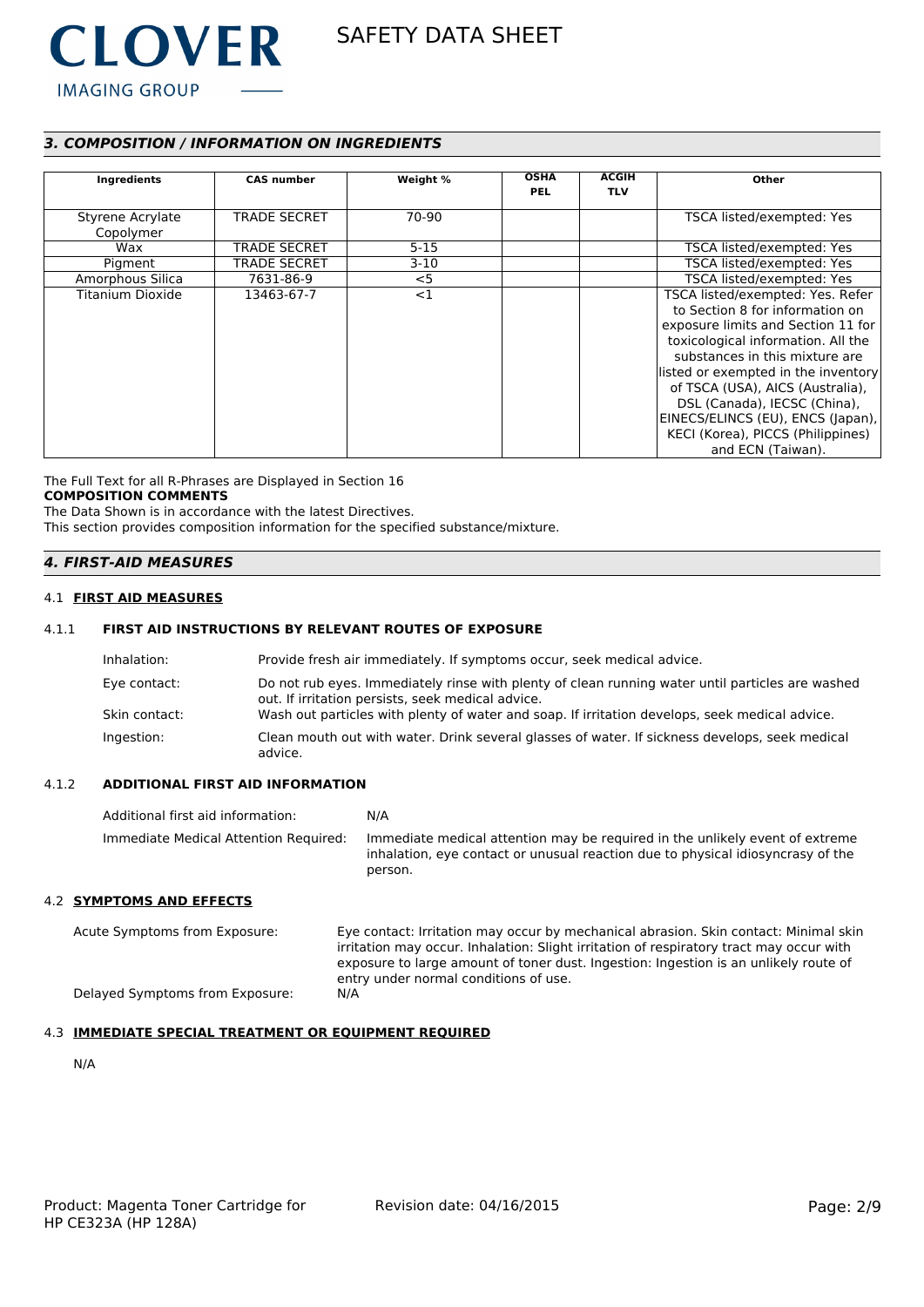

# *5. FIRE-FIGHTING MEASURES*

#### 5.1 **EXTINGUISHING MEDIA**

| Recommended Extinguishing Media:    | Water, foam, dry chemical |
|-------------------------------------|---------------------------|
| Extinguishing Media Not to be Used: | None known.               |

#### 5.2 **SPECIAL HAZARD**

Unusual Fire/Explosion Hazards: Toner, like most organic powders, is capable of creating a dust explosion when particles form thick clouds in the presence of an ignition source. Carbon monoxide and carbon dioxide are hazardous resulting gases.

Extinguishing Media Not to be Used: N/A

#### 5.3 **ADVICE FOR FIRE FIGHTERS**

Avoid inhalation of smoke. Wear protective clothing and wear self-contained breathing apparatus

#### *6. ACCIDENTAL RELEASE MEASURES*

#### 6.1 **PERSONAL PRECAUTIONS, PROTECTIVE EQUIPMENT AND EMERGENCY PROCEDURES**

#### 6.1.1 **PRECAUTIONS FOR NON-EMERGENCY PERSONNEL**

Avoid dispersal of dust in the air. (Do not clear dust surfaces with compressed air.). Do not breathe dust.

#### 6.1.2 **ADDITIONAL FIRST AID INFORMATION**

N/A

#### 6.1.3 **PERSONAL PROTECTION**

Wear personal protective equipment as described in Section 8.

#### 6.2 **ENVIRONMENTAL PRECAUTIONS**

Regulatory Information: Keep product out of sewers and watercourses.

#### 6.3 **METHODS AND MATERIAL FOR CONTAINMENT AND CLEANUP**

Spill or Leak Cleanup Procedures: Eliminate sources of ignition including sparks and flammables. Non-sparking tools should be used. Shelter the released material (powder) from wind to avoid dust formation and scattering. Vacuum or sweep the material into a sealed container. If a vacuum cleaner is used, it must be dust explosion-proof. Dispose of the material in accordance with Federal/state/local requirements.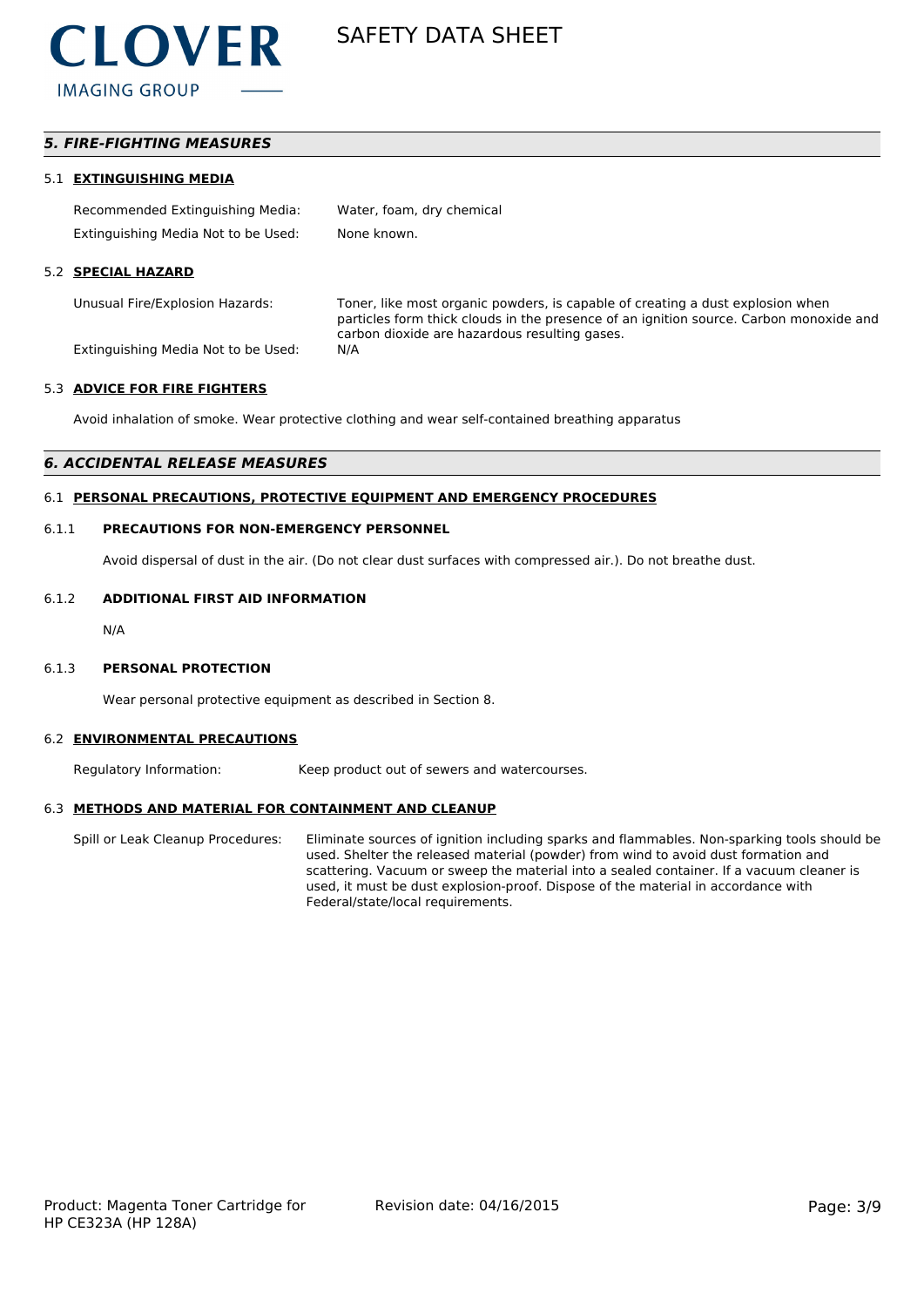# *7. HANDLING AND STORAGE*

#### 7.1 **PRECAUTIONS FOR SAFE HANDLING**

Recommendations for Handling: No special precautions when used as intended. Keep containers closed. If toner, avoid creating dust. Keep away from ignition sources. Advice on General Hygiene: Never eat, drink or smoke in work areas. Practice good personal hygiene after using this material, especially before eating, drinking, smoking, using the restroom, or applying cosmetics.

#### 7.2 **CONDITIONS FOR SAFE STORAGE**

Avoid high temperatures, >100°F/32°C

#### 7.3 **SPECIFIC END USES**

Printing devices

#### *8. EXPOSURE CONTROLS/PERSONAL PROTECTION*

#### 8.1 **CONTROL PARAMETERS**

The best protection is to enclose operations and/or provide local exhaust ventilation at the site of chemical release in order to maintain airborne concentrations of the product below OSHA PELs (See Section 3). Local exhaust ventilation is preferred because it prevents contaminant dispersion into the work area by controlling it at its source.

#### 8.2 **EXPOSURE CONTROLS**

#### **Respiratory protection:**

IMPROPER USE OF RESPIRATORS IS DANGEROUS. Seek professional advice prior to respirator selection and use. Follow OSHA respirator regulations (29 CFR 1910.134 and 1910.137) and, if necessary, wear a NIOSH approved respirator. Select respirator based on its suitability to provide adequate worker protection for given work conditions, levels of airborne contamination, and sufficient levels of oxygen.

#### **Eye/Face Protection:**

Contact lenses are not eye protective devices. Appropriate eye protection must be worn instead of, or in conjunction with contact lenses.

#### **Hand/Skin Protection:**

For emergency or non-routine operations (cleaning spills, reactor vessels, or storage tanks), wear an SCBA. WARNING! Air purifying respirators do not protect worker in oxygen deficient atmospheres.

#### **Additional Protection:**

N/A

#### **Protective Clothing and Equipment:**

Wear chemically protective gloves, boots, aprons, and gauntlets to prevent prolonged or repeated skin contact. Wear splashproof chemical goggles and face shield when working with liquid, unless full face piece respiratory protection is worn.

#### **Safety Stations:**

Make emergency eyewash stations, safety/quick-drench showers, and washing facilities available in work area.

#### **Contaminated Equipment:**

Separate contaminated work clothes from street clothes. Launder before reuse. Remove material from your shoes and clean personal protective equipment. Never take home contaminated clothing.

#### **Comments:**

Never eat, drink or smoke in work areas. Practice good personal hygiene after using this material, especially before eating, drinking, smoking, using the restroom, or applying cosmetics.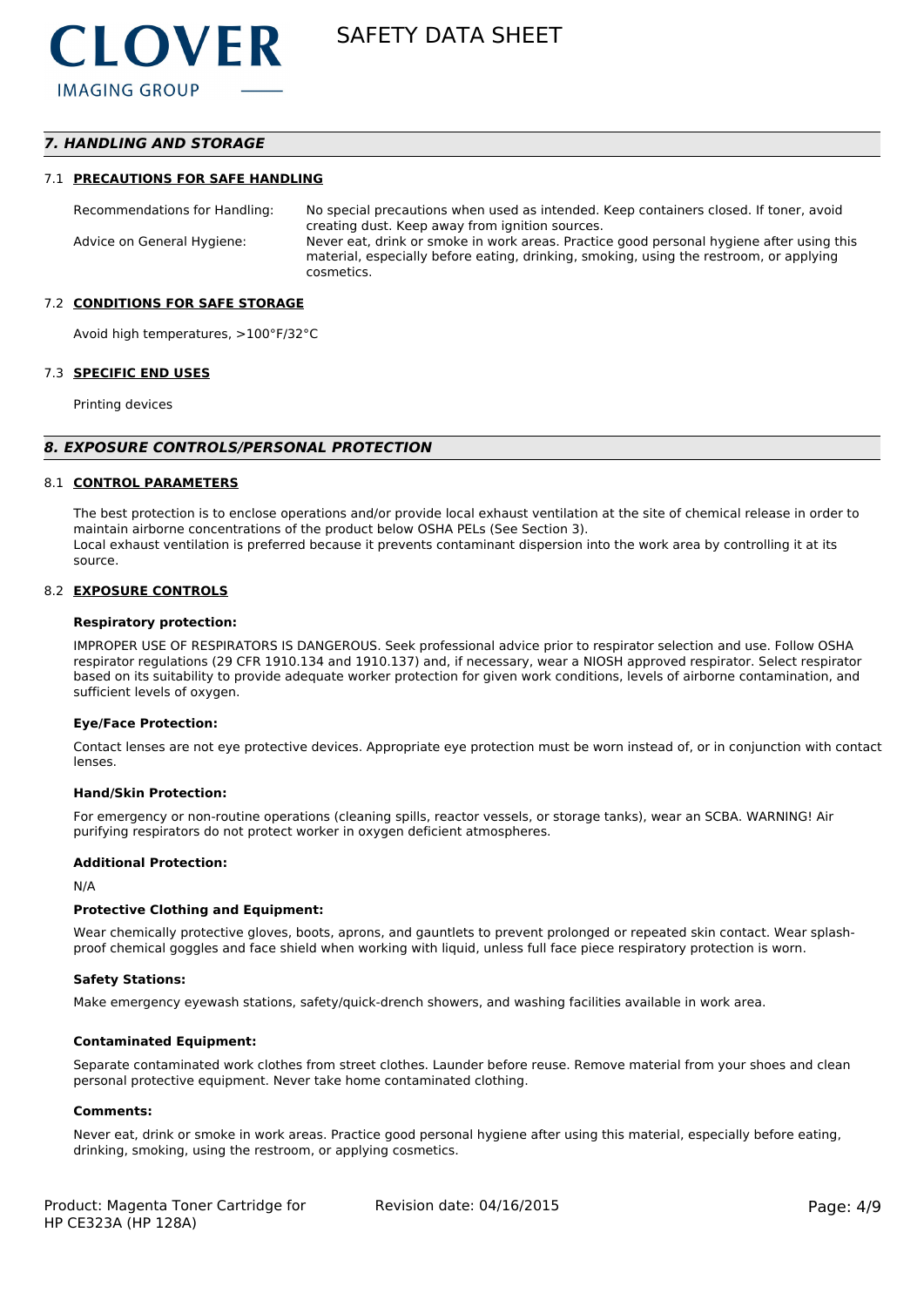# *9. PHYSICAL AND CHEMICAL PROPERTIES*

# 9.1 **DETAIL INFORMATION**

| Physical state:            | APPEARANCE: Fine magenta powder |
|----------------------------|---------------------------------|
| Color:                     | Magenta                         |
| Odor:                      | None or slight plastic odor     |
| Odor threshold:            | N/A                             |
|                            |                                 |
| Boiling point:             | N/A                             |
| Melting point:             | N/A                             |
| Flash point:               | N/A                             |
| Explosion limits:          | N/A                             |
| Relative density:          | $1.0 - 1.5$                     |
| Auto-ignition temperature: | N/A                             |
|                            |                                 |

#### 9.2 **OTHER INFORMATION**

SOLUBILITY: Negligible in water. Partially soluble in some organic solvents such as Toluene and Tetrahydrofuran.

# *10. CHEMICAL STABILITY AND REACTIVITY*

### 10.1 **Reactivity:**

| <b>Reactivity Hazards:</b><br>Data on Mixture Substances: | None<br>None                                                                                                   |
|-----------------------------------------------------------|----------------------------------------------------------------------------------------------------------------|
| 10.2 Chemical Stability:                                  | The product is stable. Under normal conditions of storage and use, hazardous<br>polymerization will not occur. |
| 10.3 Hazardous Polymerization:                            | Stable under conditions of normal use.                                                                         |
| 10.4 Conditions to Avoid:                                 | Keep away from heat, flame, sparks and other ignition sources.                                                 |
| 10.5 Incompatible Materials:                              | Strong oxidizing materials                                                                                     |
| 10.6 Hazardous Decomposition:                             | Will not occur.                                                                                                |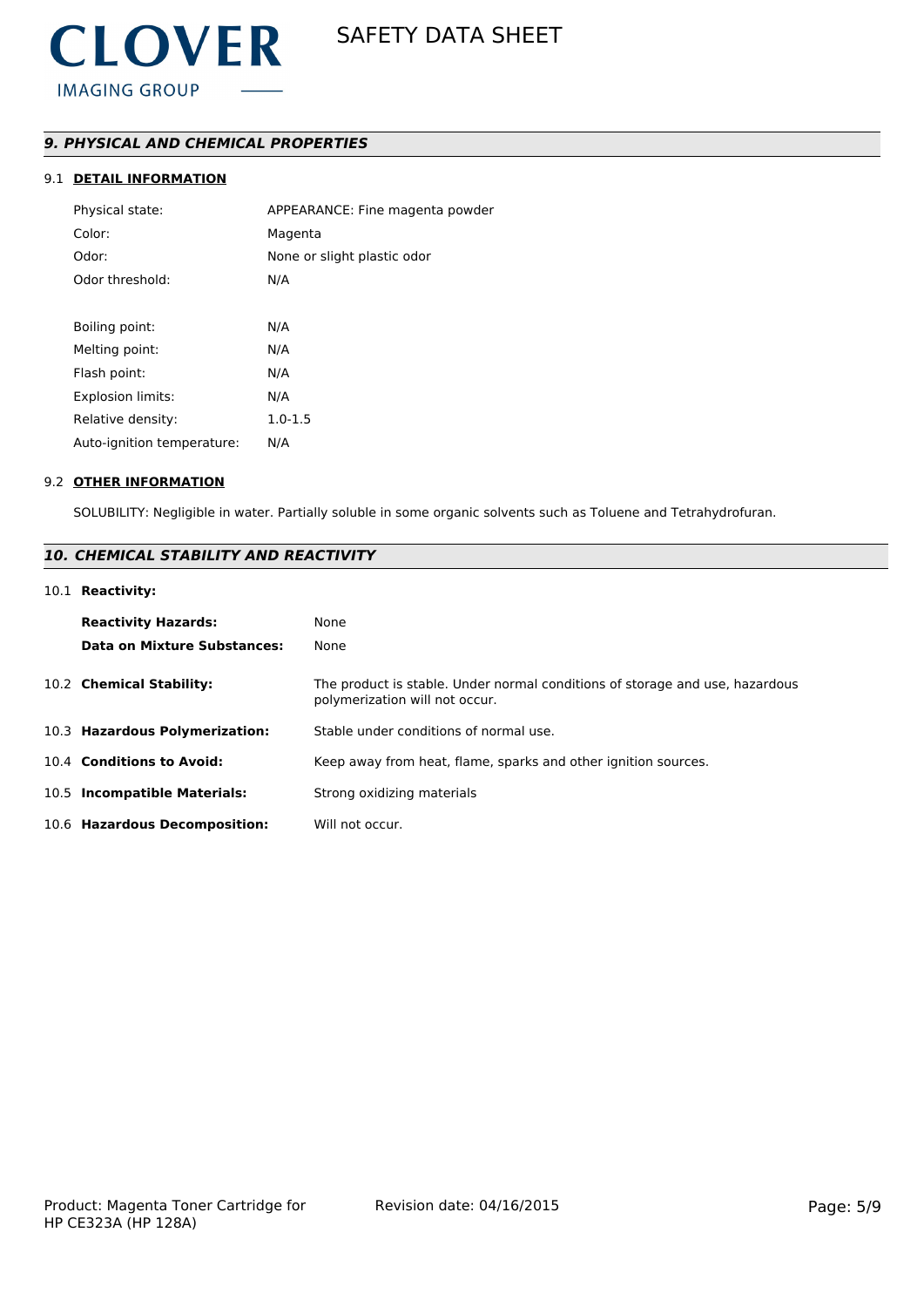

# *11. INFORMATION ON TOXICOLOGICAL EFFECT*

| <b>Mixtures:</b>                   | According to our test results of this or similar mixture, and the information provided by the<br>suppliers about the substances contained in this mixture, seriously damaging effect is not<br>expected when this mixture is treated in accordance with standard industrial practices and<br>Federal/state/local requirements. Refer to Section 2 for potential health effects and Section 4 for<br>first aid measures.                                                                                                                                                                                                                                           |
|------------------------------------|-------------------------------------------------------------------------------------------------------------------------------------------------------------------------------------------------------------------------------------------------------------------------------------------------------------------------------------------------------------------------------------------------------------------------------------------------------------------------------------------------------------------------------------------------------------------------------------------------------------------------------------------------------------------|
| <b>Acute Toxicity:</b>             | Oral: LD50 rat > 5,000 mg/kg (OECD 425) (a similar product)                                                                                                                                                                                                                                                                                                                                                                                                                                                                                                                                                                                                       |
| <b>Skin Corrosion/Irritation:</b>  | N/A                                                                                                                                                                                                                                                                                                                                                                                                                                                                                                                                                                                                                                                               |
| <b>Serious Eye Damage:</b>         | N/A                                                                                                                                                                                                                                                                                                                                                                                                                                                                                                                                                                                                                                                               |
| Inhalation:                        | N/A                                                                                                                                                                                                                                                                                                                                                                                                                                                                                                                                                                                                                                                               |
| <b>Sensitization:</b>              | Respiratory Sensitization: No test data available. None of the substances in this mixture is<br>classified as a respiratory sensitizer.                                                                                                                                                                                                                                                                                                                                                                                                                                                                                                                           |
| <b>Mutagenicity:</b>               | Ames test (Salmonella typhimurium, Escherichia coli) negative. (a similar product)                                                                                                                                                                                                                                                                                                                                                                                                                                                                                                                                                                                |
| <b>Carcinogenicity:</b>            | No test data available. Titanium Dioxide is listed by IARC as Group 2B (possibly carcinogenic to<br>humans); however, inhalation tests of Titanium Dioxide by Muhle et al. (Reference 2 - Test Data)<br>showed no significant carcinogenicity. Moreover, IARC monograph vol. 93 states that exposure<br>levels are assumed to be lower in the user industries, with the possible exception of workers who<br>handle large quantities of Titanium Dioxide. Titanium Dioxide in this mixture is within a small<br>quantity and mostly in a bound form. Therefore, no significant exposure to Titanium Dioxide is<br>thought to occur during the use of the product. |
| <b>Reproductive Toxicity:</b>      | No test data available. None of the substances in this mixture is classified for reproductive toxicity.                                                                                                                                                                                                                                                                                                                                                                                                                                                                                                                                                           |
| <b>STOT - Single Exposure:</b>     | N/A                                                                                                                                                                                                                                                                                                                                                                                                                                                                                                                                                                                                                                                               |
| <b>STOT - Multiple Exposure:</b>   | No test data available. Inhalation tests of a toner for two years showed no significant                                                                                                                                                                                                                                                                                                                                                                                                                                                                                                                                                                           |
|                                    | carcinogenicity. (Reference 1 - Test Data) In rats, chronic exposure to toner concentrations 4                                                                                                                                                                                                                                                                                                                                                                                                                                                                                                                                                                    |
|                                    | mg/m3 and over lead to an accumulation of particles in the lung as well as to persistent                                                                                                                                                                                                                                                                                                                                                                                                                                                                                                                                                                          |
|                                    | inflammatory processes and slight to moderate fibrotic changes in the lungs of rats. In hamsters,                                                                                                                                                                                                                                                                                                                                                                                                                                                                                                                                                                 |
|                                    | these effects were only observed at significantly higher concentrations ( $>$ 20 mg/m3). The particle                                                                                                                                                                                                                                                                                                                                                                                                                                                                                                                                                             |
|                                    | accumulation in the lung tissue of the experimental animals is attributed to a damage and                                                                                                                                                                                                                                                                                                                                                                                                                                                                                                                                                                         |
|                                    | overload of the lung clearance mechanisms and is called "lung overloading". This is not an effect                                                                                                                                                                                                                                                                                                                                                                                                                                                                                                                                                                 |
|                                    | specific to toner dust but is generally observed when high concentrations of other, slightly soluble                                                                                                                                                                                                                                                                                                                                                                                                                                                                                                                                                              |
|                                    | dusts are inhaled. The lowest-observable-effect-level (LOEL) was 4 mg/m3 and the no-observable-<br>effect-level (NOEL) was 1 mg/m3 in rats. The NOEL was greater than 6 mg/m3 in hamsters.                                                                                                                                                                                                                                                                                                                                                                                                                                                                        |
|                                    | (Reference 2 - Test Data) Toner concentration under the normal use of this product is estimated to                                                                                                                                                                                                                                                                                                                                                                                                                                                                                                                                                                |
|                                    | be less than 1 mg/m3.                                                                                                                                                                                                                                                                                                                                                                                                                                                                                                                                                                                                                                             |
| Ingestion:                         | N/A                                                                                                                                                                                                                                                                                                                                                                                                                                                                                                                                                                                                                                                               |
| <b>Hazard Class Information:</b>   | N/A                                                                                                                                                                                                                                                                                                                                                                                                                                                                                                                                                                                                                                                               |
| <b>Mixture on Market Data:</b>     | N/A                                                                                                                                                                                                                                                                                                                                                                                                                                                                                                                                                                                                                                                               |
| Symptoms:                          | N/A                                                                                                                                                                                                                                                                                                                                                                                                                                                                                                                                                                                                                                                               |
| Delayed/Immediate Effects: N/A     |                                                                                                                                                                                                                                                                                                                                                                                                                                                                                                                                                                                                                                                                   |
| <b>Test Data on Mixture:</b>       | (Reference 1) "Negative Effect of Long-term Inhalation of Toner on Formation of                                                                                                                                                                                                                                                                                                                                                                                                                                                                                                                                                                                   |
|                                    | 8-Hydroxydeoxyguanosine in DNA in the Lungs of Rats in Vivo", Yasuo Morimoto, et. Al., Inhalation                                                                                                                                                                                                                                                                                                                                                                                                                                                                                                                                                                 |
|                                    | Toxicology, Vol. 17 (13) p.749-753 (2005). (Reference 2) Studies by Muhle, Bellmann,                                                                                                                                                                                                                                                                                                                                                                                                                                                                                                                                                                              |
|                                    | Creutzenberg et al. "Lung clearance and retention of toner, utilizing a tracer technique during                                                                                                                                                                                                                                                                                                                                                                                                                                                                                                                                                                   |
|                                    | chronic inhalation exposure in rats." Fundam. Appl. Toxicol 17 (1991) p.300-313. "Lung clearance                                                                                                                                                                                                                                                                                                                                                                                                                                                                                                                                                                  |
|                                    | and retention of toner, TiO2, and crystalline Silica, utilizing a tracer technique during chronic                                                                                                                                                                                                                                                                                                                                                                                                                                                                                                                                                                 |
|                                    | inhalation exposure in Syrian golden hamsters." Inhal. Toxicol. 10 (1998) p.731-751. "Subchronic                                                                                                                                                                                                                                                                                                                                                                                                                                                                                                                                                                  |
|                                    | inhalation study of toner in rats." Inhal. Toxicol. 2 (1990) p.341-360. "Pulmonary response to toner                                                                                                                                                                                                                                                                                                                                                                                                                                                                                                                                                              |
|                                    | upon chronic inhalation exposure in rats." Fundam. Appl. Toxicol. 17 (1991) p.280-299.                                                                                                                                                                                                                                                                                                                                                                                                                                                                                                                                                                            |
|                                    | "Pulmonary response to toner, TiO2 and crystalline Silica upon chronic inhalation exposure in                                                                                                                                                                                                                                                                                                                                                                                                                                                                                                                                                                     |
|                                    | Syrian golden hamsters." Inhal. Toxicol. 10 (1998) p.699-729.                                                                                                                                                                                                                                                                                                                                                                                                                                                                                                                                                                                                     |
| <b>Not Meeting Classification:</b> | N/A                                                                                                                                                                                                                                                                                                                                                                                                                                                                                                                                                                                                                                                               |
| <b>Routes of Exposure:</b>         | N/A                                                                                                                                                                                                                                                                                                                                                                                                                                                                                                                                                                                                                                                               |
| <b>Interactive Effects:</b>        | N/A                                                                                                                                                                                                                                                                                                                                                                                                                                                                                                                                                                                                                                                               |
| <b>Absence of Specific Data:</b>   | N/A                                                                                                                                                                                                                                                                                                                                                                                                                                                                                                                                                                                                                                                               |
| Mixture vs Substance Data: N/A     |                                                                                                                                                                                                                                                                                                                                                                                                                                                                                                                                                                                                                                                                   |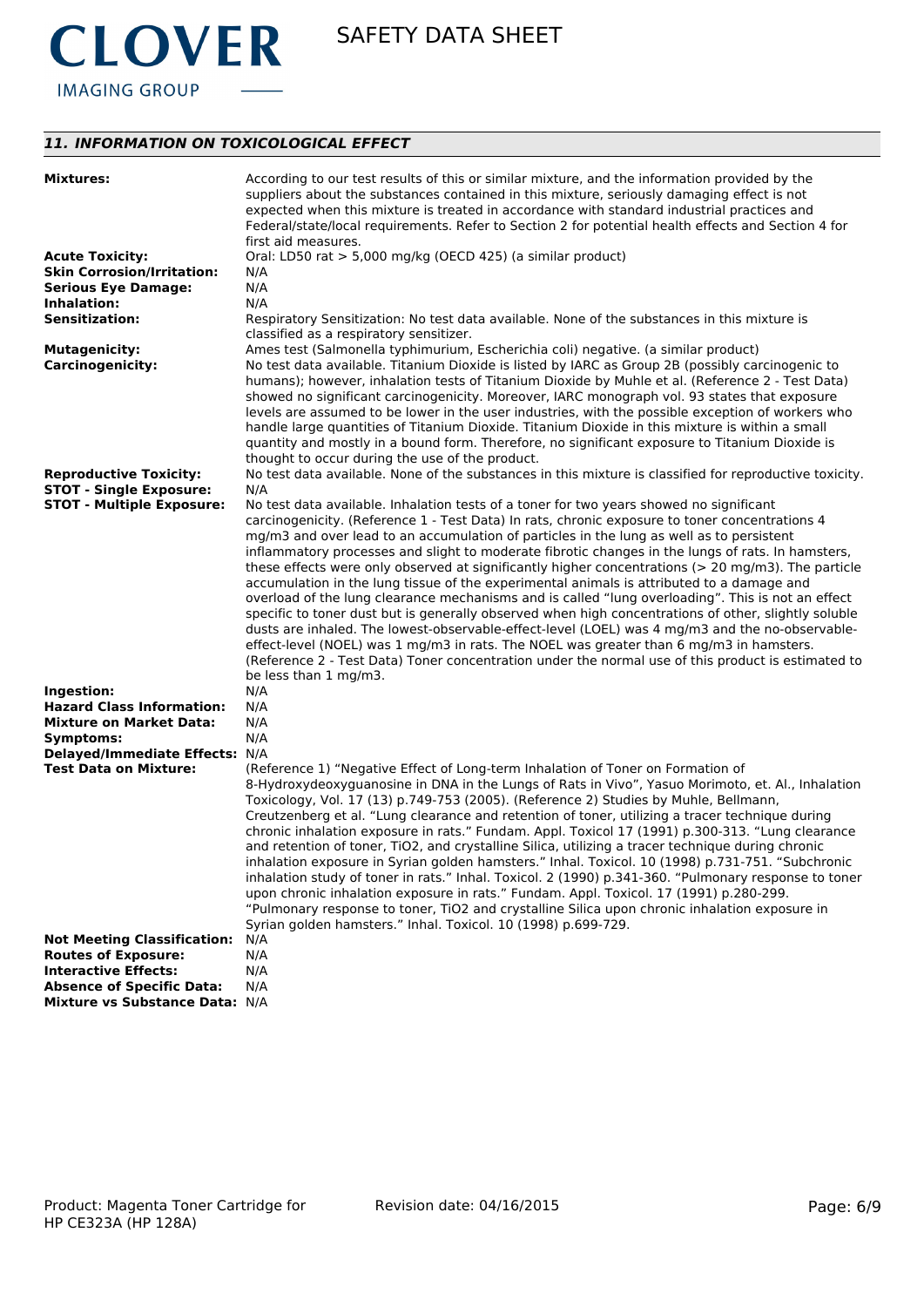

#### *12. ECOLOGICAL INFORMATION*

| 12.1 <b>Eco toxicity:</b>           | According to the information provided by the suppliers about the substances contained in this<br>mixture, this mixture is not expected to be harmful to ecology. |
|-------------------------------------|------------------------------------------------------------------------------------------------------------------------------------------------------------------|
| 12.2 Degradability:                 | N/A                                                                                                                                                              |
| 12.3 Bioaccumulation Potential: N/A |                                                                                                                                                                  |
| 12.4 Mobility in Soil:              | N/A                                                                                                                                                              |
| 12.5 PBT & vPvB Assessment:         | N/A                                                                                                                                                              |
| 12.6 Other Adverse Effects:         | None known.                                                                                                                                                      |

# *13. DISPOSAL CONSIDERATIONS*

#### **Disposal Information:**

 Dispose of product in accordance with local authority regulations. Empty container retains product residue.

#### **Physical/Chemical Properties that affect Treatment:**

Symbol: This product is not classified as dangerous

Risk Phrases: This product is not classified according to the federal, state and local environmental regulations.

#### **Waste Treatment Information:**

If toner, do not shred toner cartridge, unless dust-explosion prevention measures are taken. Finely dispersed particles may form explosive mixtures in air. Dispose of in compliance with federal, state, and local regulations.

### **Personal Protection Required:**

N/A

| <b>14. TRANSPORT INFORMATION</b> |                                                                                                                                             |  |  |
|----------------------------------|---------------------------------------------------------------------------------------------------------------------------------------------|--|--|
| 14.1 <b>ID Number:</b>           | None. Not a regulated material under the United States DOT, IMDG, ADR, RID, or ICAO/IATA.                                                   |  |  |
| 14.2 Shipping Name:              | None. Not a regulated material under the United States DOT, IMDG, ADR, RID, or ICAO/IATA.                                                   |  |  |
| 14.3 Hazard Class:               | None. Not a regulated material under the United States DOT, IMDG, ADR, RID, or ICAO/IATA.                                                   |  |  |
| 14.4 Packing Group:              | N/A                                                                                                                                         |  |  |
| 14.5 Environmental Hazards:      | Not a marine pollutant according to the IMDG Code. Not environmentally hazardous according<br>to the UN Model Regulations, ADR, RID or ADN. |  |  |
| 14.6 User Precautions:           | Do not open or break a container during transportation unless absolutely needed.                                                            |  |  |
| 14.7 Bulk Transport:             | N/A                                                                                                                                         |  |  |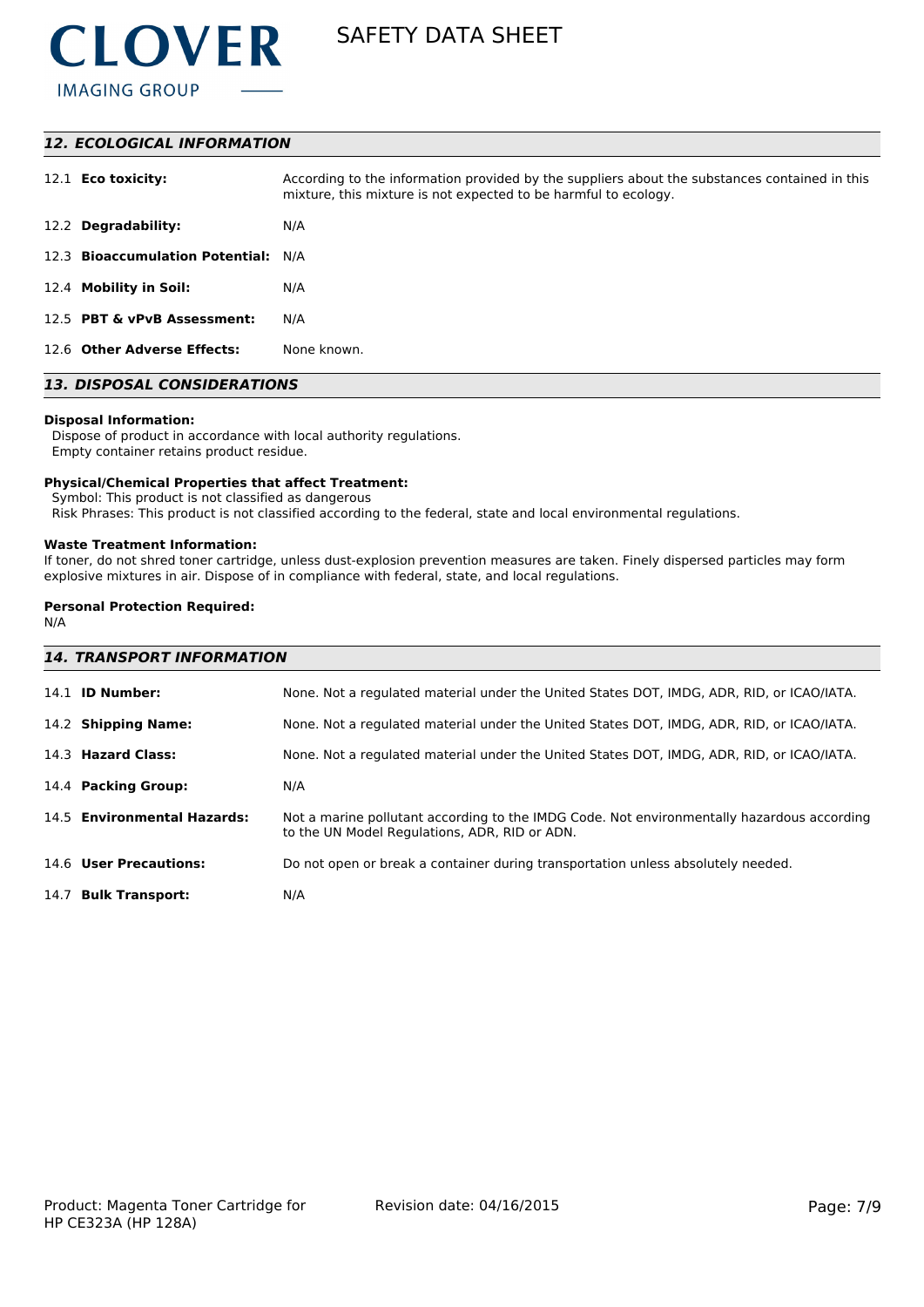

### *15. REGULATORY INFORMATION*

15.1 **Regulatory Information:** TSCA: All the substances in this mixture are listed or exempted in accordance with TSCA.

**EPA Regulatory Information:** N/A

**CERCLA Reportable Quantity:** Not applicable to this mixture.

#### 15.2 **Superfund Information:**

**Hazard Categories:**

**Immediate:** N/A

**Delayed:** N/A

**Fire:** N/A

**Pressure:** N/A

**Reactivity:** N/A

**Section 302 - Extremely Hazardous:** Not applicable to this mixture.

**Section 311 - Hazardous:** Immediate health hazard: No (All the ingredients of this product are bound within the mixture.) Chronic health hazard: No (All the ingredients of this product are bound within the mixture.) Sudden release of pressure hazard: No. Reactive hazard: No.

|                                    | 15.3 State Regulations:      | California Proposition 65 (Safe Drinking Water and Toxic Enforcement Act of 1986): This<br>product is in compliance with the regulation as all ingredients are bound within the<br>mixture.   |  |  |
|------------------------------------|------------------------------|-----------------------------------------------------------------------------------------------------------------------------------------------------------------------------------------------|--|--|
| 15.4 Other Regulatory Information: |                              | This mixture complies with the requirements of the RoHS Directive 2011/65/EU and its<br>amendment directives. Please refer to any other Federal/state/local measures that may be<br>relevant. |  |  |
|                                    | <b>16. OTHER INFORMATION</b> |                                                                                                                                                                                               |  |  |
|                                    | <b>General Comments:</b>     | This information is based on our current knowledge. It should not therefore be construed as                                                                                                   |  |  |

| This information is based on our current knowledge. It should not therefore be construed as         |
|-----------------------------------------------------------------------------------------------------|
| guaranteeing specific properties of the products as described or their suitability for a particular |
| application                                                                                         |
|                                                                                                     |

**Creation Date of this SDS:** 07/21/2020